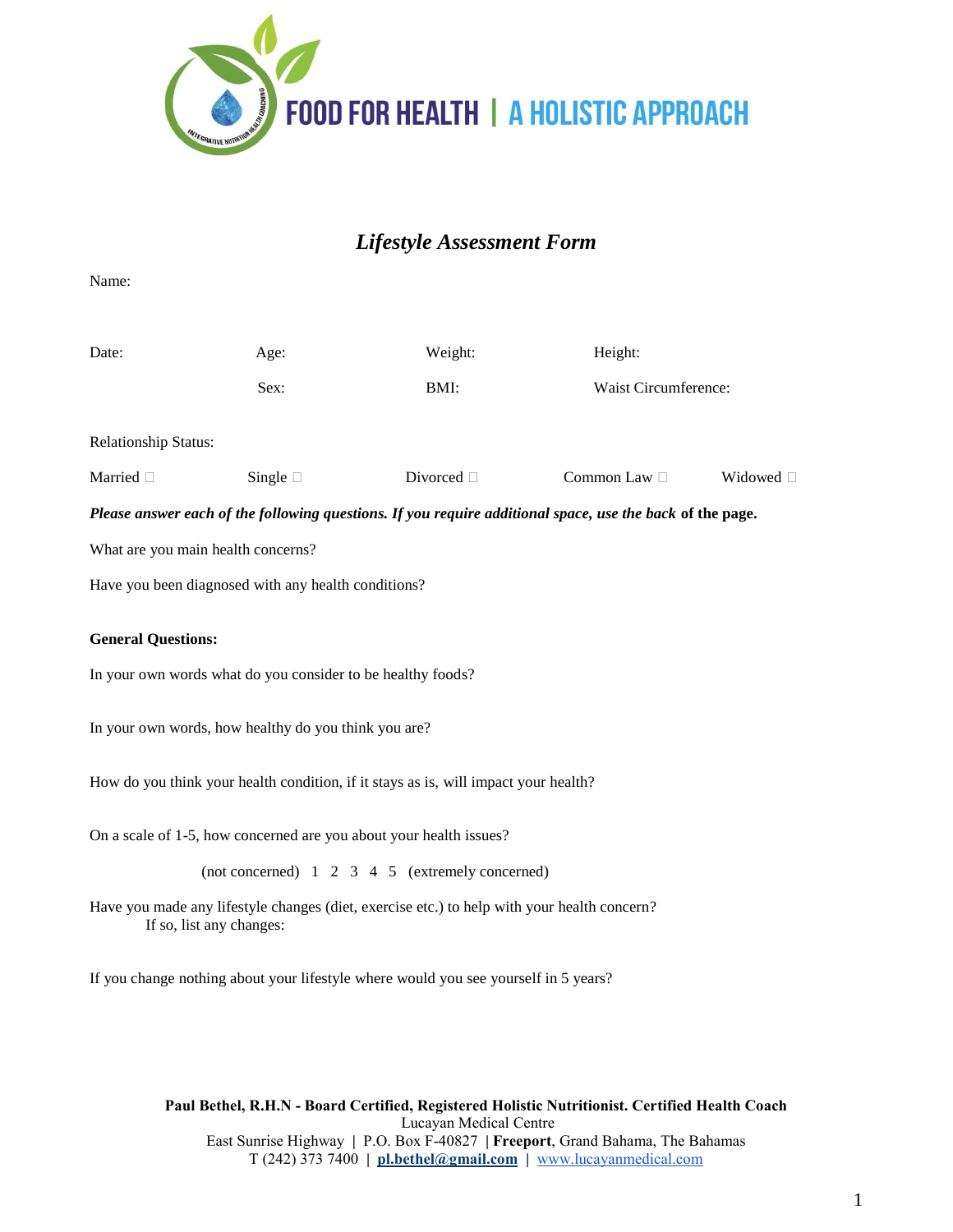

Regarding food and lifestyle, are there any changes that you haven't made but believe you should?

Regarding food and lifestyle, is there anything you believe you have tried to or should try to avoid?

What obstacles or challenges are you experiencing when making food and lifestyle changes?

Describe what goals you would like to achieve by the next

3 months?

By 6 months?

By 1 year?

### **Productivity Questions**

The following questions ask about the effect of your health problems (i.e. any physical or emotional problem or symptom) on your ability to work and perform regular activities, as well as your quality of life.

If you worked your full work week, hour many hours would that be? \_\_\_\_\_ hours

During the past 7 days (not including today), how many hours did you miss from work because of your health problems? (Include hours you missed from sick days, times you went in late, left early, etc. because of your health problems). \_\_\_\_\_ hours

During the past 7 days (not including today), how many hours did you miss from work because of any other reason, such as vacation, holidays, etc.? \_\_\_\_\_ hours

In the following questions, rate how much your health problems affected your productivity while you were working (using a scale of 0 to 10, 0 means health problems had no effect on your work productivity, 10 means your health problems completely prevented you from work productivity):

During the past 7 days (not including today), how much did health problems affect your productivity by limiting the kind of work you can do:

(no effect)  $0 \quad 1 \quad 2 \quad 3 \quad 4 \quad 5 \quad 6 \quad 7 \quad 8 \quad 9 \quad 10$  (completely prevented the kind of work)

During the past 7 days (not including today), how much did your health problems prevent you from accomplishing your tasks? (accomplished all tasks)  $0 \quad 1 \quad 2 \quad 3 \quad 4 \quad 5 \quad 6 \quad 7 \quad 8 \quad 9 \quad 10$  (accomplished no tasks)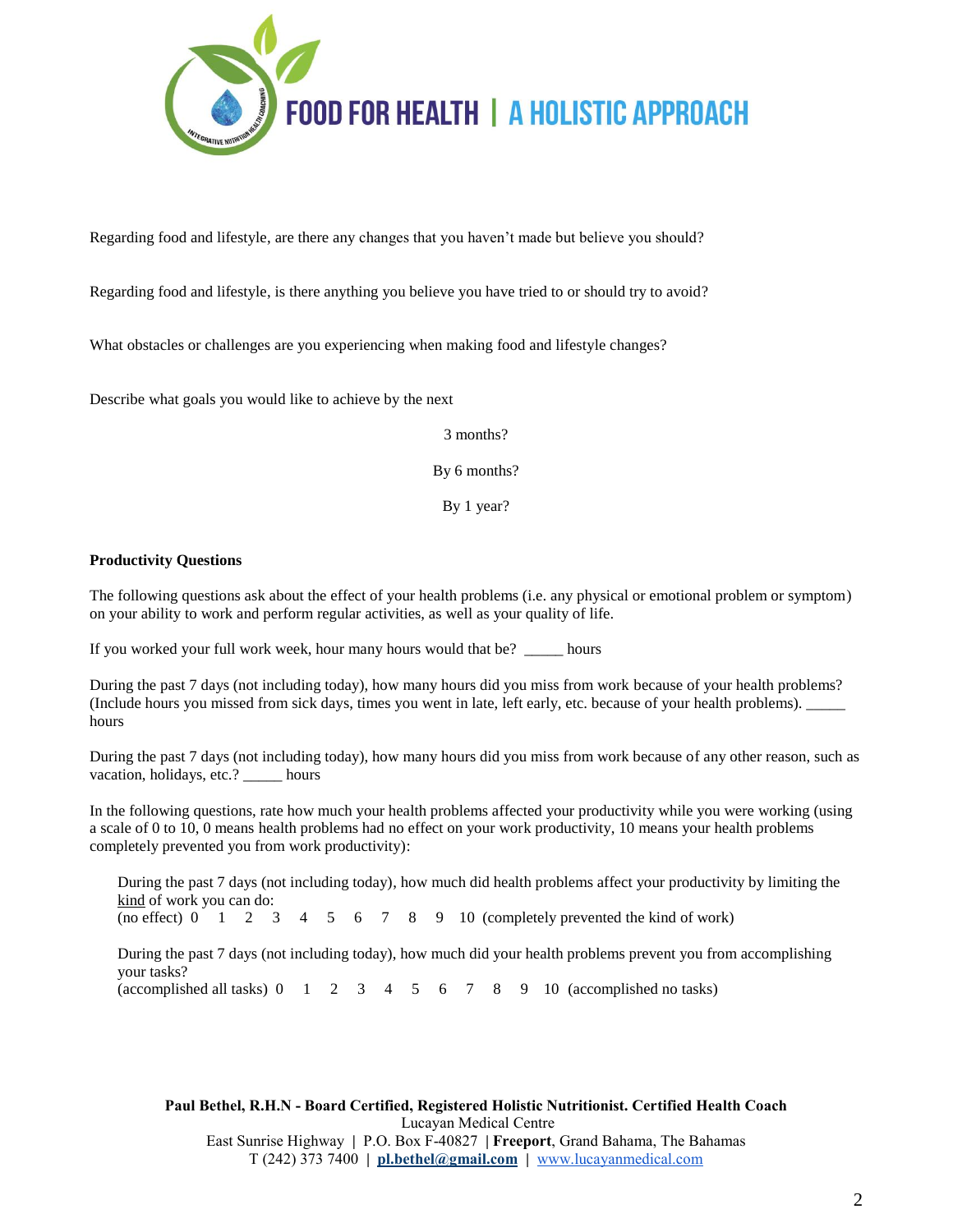

During the past 7 days (not including today), how much did your health problems prevent you from doing your work as carefully as usual?

(no effect)  $0 \quad 1 \quad 2 \quad 3 \quad 4 \quad 5 \quad 6 \quad 7 \quad 8 \quad 9 \quad 10$  (completely prevented carefulness)

During the past 7 days (not including today), how much did your health problems affect your ability to do your regular activities, other than work at a job? (the usual activities you do, such as work around the house, shopping, childcare, exercising, studying, etc.)

(no effect)  $0 \quad 1 \quad 2 \quad 3 \quad 4 \quad 5 \quad 6 \quad 7 \quad 8 \quad 9 \quad 10$  (completely prevented from daily activities)

During the past 7 days (not including today), how did your health problems affect your relationships at work with any of: co-workers, employers, customers and/or clients  $(no \text{ effect})$  0 1 2 3 4 5 6 7 8 9 10 (significant effect)

In what ways have your health problems affected your quality of life (eg. do you choose to avoid social activities, does it affect relationships, does it affect things you would normally want to do, or how you normally feel)?

(no effect) 0 1 2 3 4 5 6 7 8 9 10 (significant effect)

If you have quality of life, describe what your ideal would be (describe what you would be doing and feeling):

### **GENERAL LIFESTYLE QUESTIONS:**

How would you describe your current level of stress? (minimal) 1 2 3 4 5 (unbearable)

| What are the major causes of stress your stress? (circle all that apply) |           |           |                          |        |  |  |
|--------------------------------------------------------------------------|-----------|-----------|--------------------------|--------|--|--|
| Health                                                                   | Financial | Personal  | Career                   | School |  |  |
| Marriage                                                                 | Family    | Spiritual | Unfulfilled expectations |        |  |  |
| Other (please elaborate):                                                |           |           |                          |        |  |  |

How does your stress manifest itself? (eg/ headaches, sleeplessness, biting nails, anger, irritability etc…)

Do you use any coping mechanisms for stress? circle:always often sometimes rarely never

Please list any coping mechanisms you will use (eg/ napping, smoking, certain types of physical activity, music, meditation, alcohol etc…):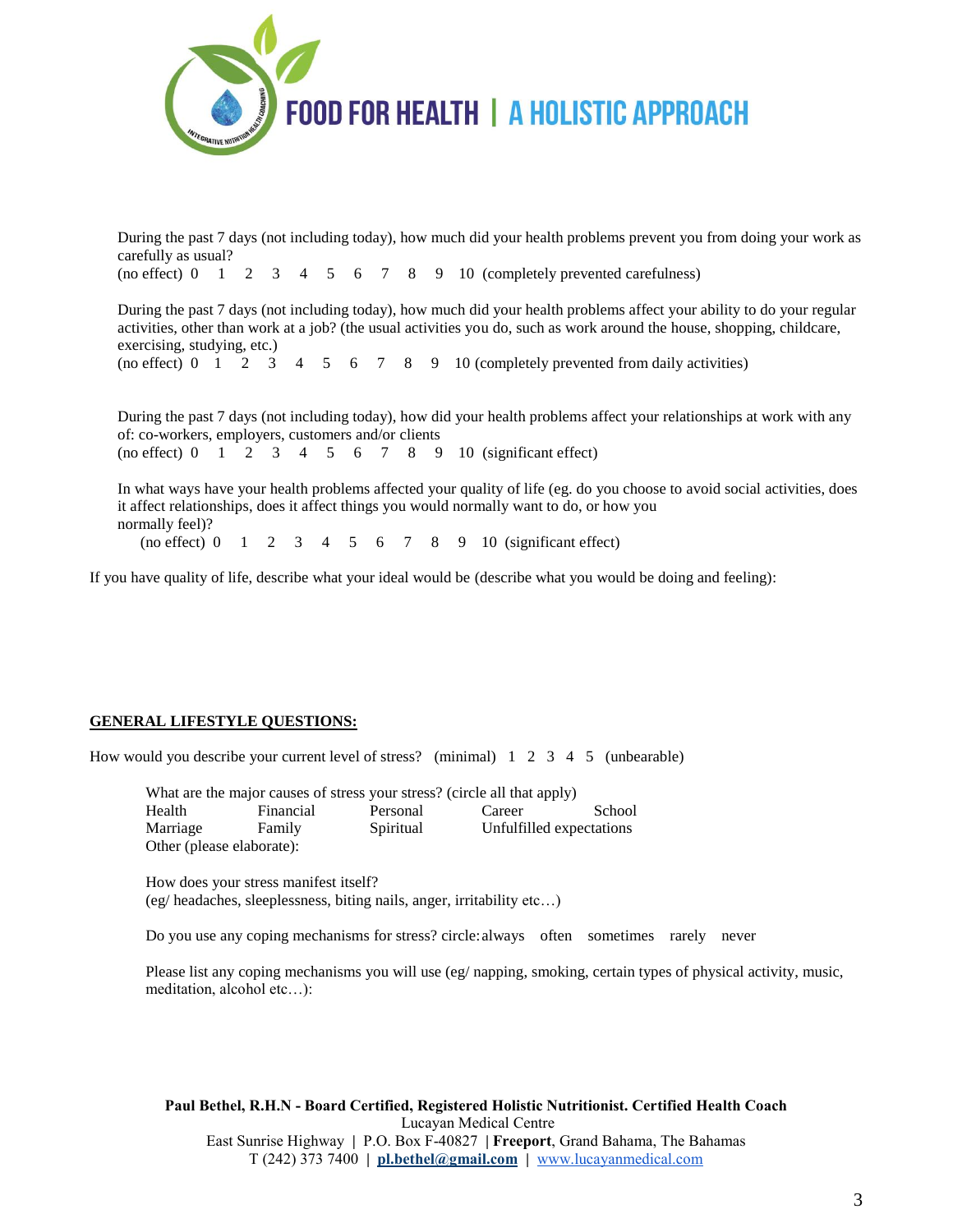

Have you experienced any trauma or loss in the past 5 years? Explain.

How many hours on average do you sleep daily? circle: 3-5 6-7 8-9 10 or more Do you have any naps during the day? How long does it take you to fall asleep? Do you awaken feeling rested? always often sometimes rarely never Is your sleep often disrupted? (circle): always often sometimes rarely never How do you help yourself fall asleep or fall back asleep? Do you smoke? (circle): always often sometimes rarely never Does anyone in your household or workplace smoke? always often sometimes rarely never Do you exercise? 6-7x/week 4-5x/week 2-3x/week 1x/week less than 1x/week never On average, indicate the type and length of physical activity you do: Yoga: Walking: Running: Stretching: Weight training: Other: Do you wish to gain weight? Lose weight? If so, how much? On an average day, how many hours do you spend doing the following: driving: watching television: reading: on the computer: What type of work do you do? Do you enjoy your work? How many hours each day do you work? Do you do shift work? If yes, how often? **MEDICAL HISTORY:** Have you ever been: Diagnosed with an illness or condition? Explain:

Hospitalized? Reason:

List any medications you are currently taking with the reason, the dosage, and since how long: Ones recommended by a doctor: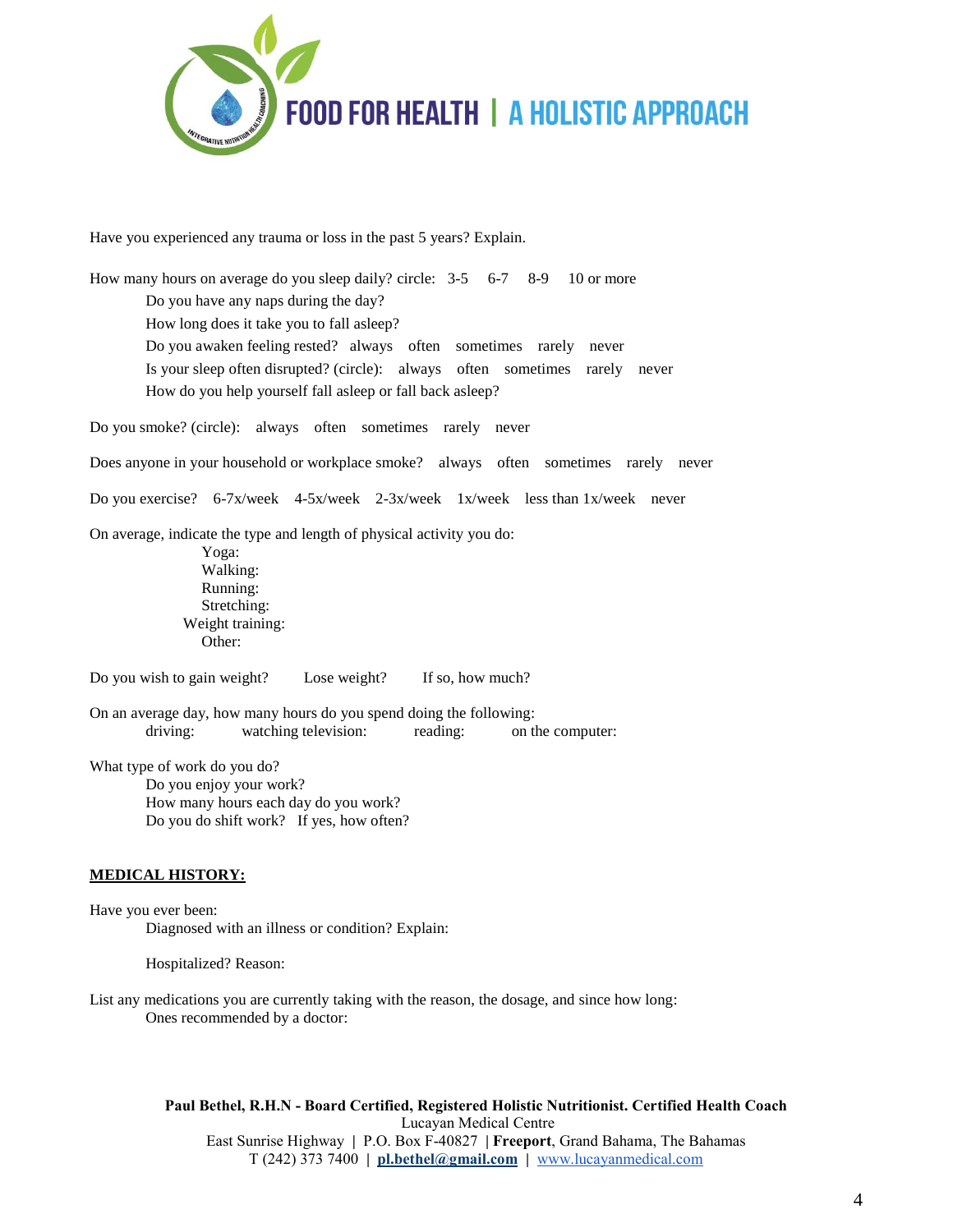

Any over the counter medications (aspirin, ibuprofen, Tylenol, allergy medicines, antacids etc.):

Are you currently seeing (or have you seen in the past) any of the following (circle): Naturopath Chiropractor Homeopath Osteopath Holistic Nutritionist Dietician Massage Therapist Energy Therapist

List any vitamins, minerals, herbal or homeopathic remedies you are currently taking (with the amounts/dosages): Are these taken on a regular basis, or sporadically?

Do you have any known allergies? (Environmental or food) If so, please list:

Are you aware of any food sensitivities?

How often do you have a bowel movement? (Circle): 3 or more/day 2/day 1/day 3-4/week 1-2/week or less

> Do you strain to have a bowel movement? always often sometimes rarely never Related to particular food or circumstance? Do you have loose bowel movements? always often sometimes rarely never Related to particular food or circumstance?

Have you ever been treated for drug and/or alcohol dependency? Please indicate for what:

*Please indicate any of the following Diseases for yourself or other family members:*

| Use "S" for self, "F" for father, "M" for mother, "G" for grandparent, "O" for others: |                      |                          |
|----------------------------------------------------------------------------------------|----------------------|--------------------------|
| Heart Disease:                                                                         | High Blood Pressure: | High Cholesterol:        |
| Diabetes Type 1:                                                                       | Diabetes Type 2:     | Allergies:               |
| Arthritis:                                                                             | Osteoporosis:        | Intestinal Disease:      |
| Cancer:                                                                                | Mental Illness:      |                          |
| Other (please list):                                                                   |                      |                          |
| Have you experienced a decline in sexual interest? Yes $\Box$                          | N <sub>0</sub>       | If yes, please describe: |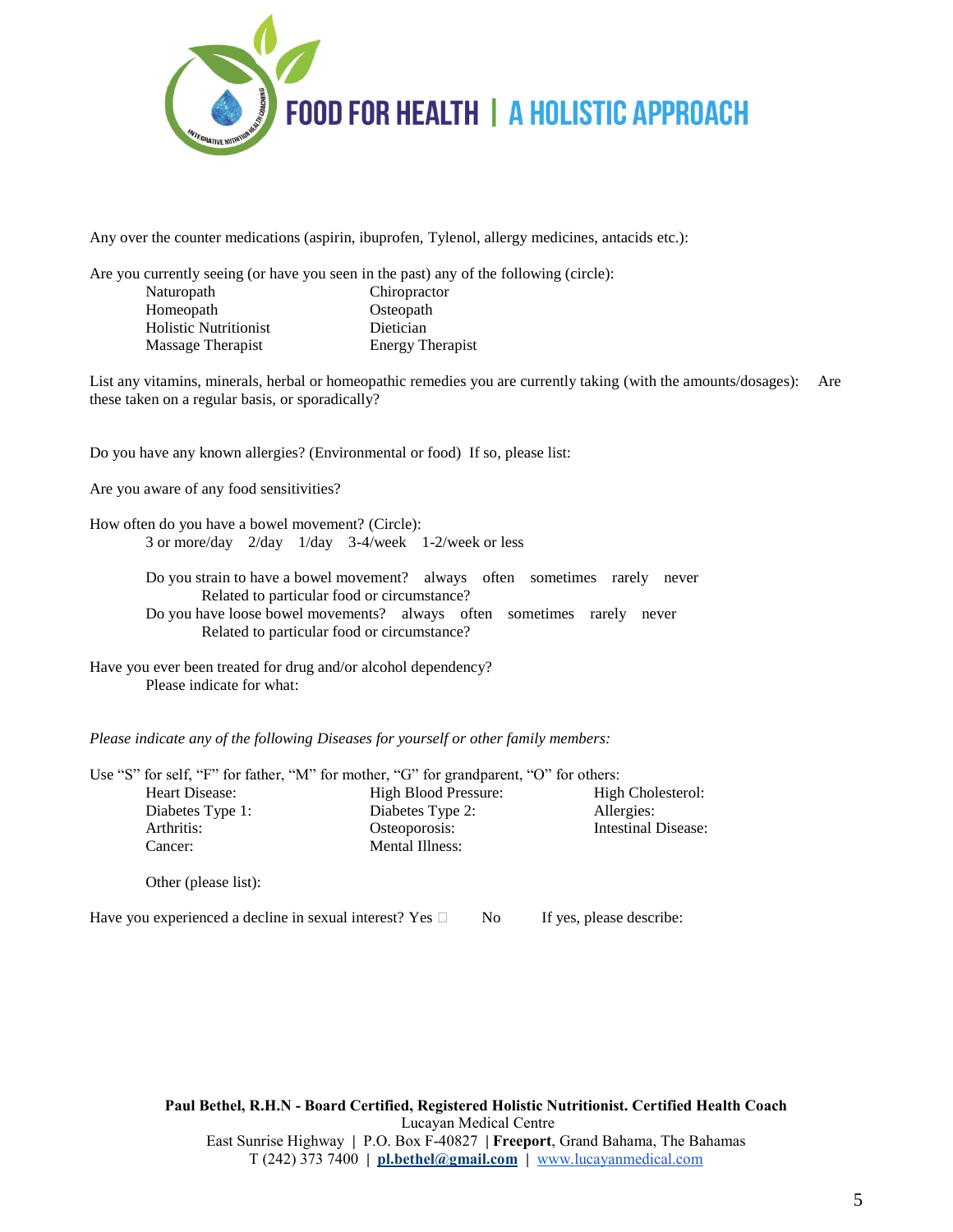

#### **FEMALES:**

Are you pregnant or could you be pregnant?

If yes, which trimester?

Are you pre-menopausal or menopausal?

Are you experiencing any symptoms?

If yes, please specify: (eg/sudden surges of heat, mood swings, sporadic periods etc…)

Have you had a bone density test?

If yes, what was the result?

#### **DIETARY HABITS:**

How many times a day do you eat (circle): Main Meals:  $0 \quad 1 \quad 2 \quad 3 \quad 4 \quad 5$  Times of day: Snacks: 0 1 2 3 4 5 Times of day:

Do you plan the frequency and timing of your meals carefully? always often sometimes rarely never

How often do you eat your meals…:

In the car: always often sometimes rarely never In front of the computer at work: always often sometimes rarely never With family: always often sometimes rarely never Home alone: always often sometimes rarely never On the run: always often sometimes rarely never At sit down restaurants: always often sometimes rarely never At fast food chains: always often sometimes rarely never

Do you feel there are restrictions to your diet due to preferences of others? (Family, Roommates, etc.) Circle: always often sometimes rarely never If yes, explain:

Are you a: vegetarian? Y N vegan? Y N If you are a meat eater, how often do you eat meat? daily 3-5/week once/week or less What types of meat do you eat?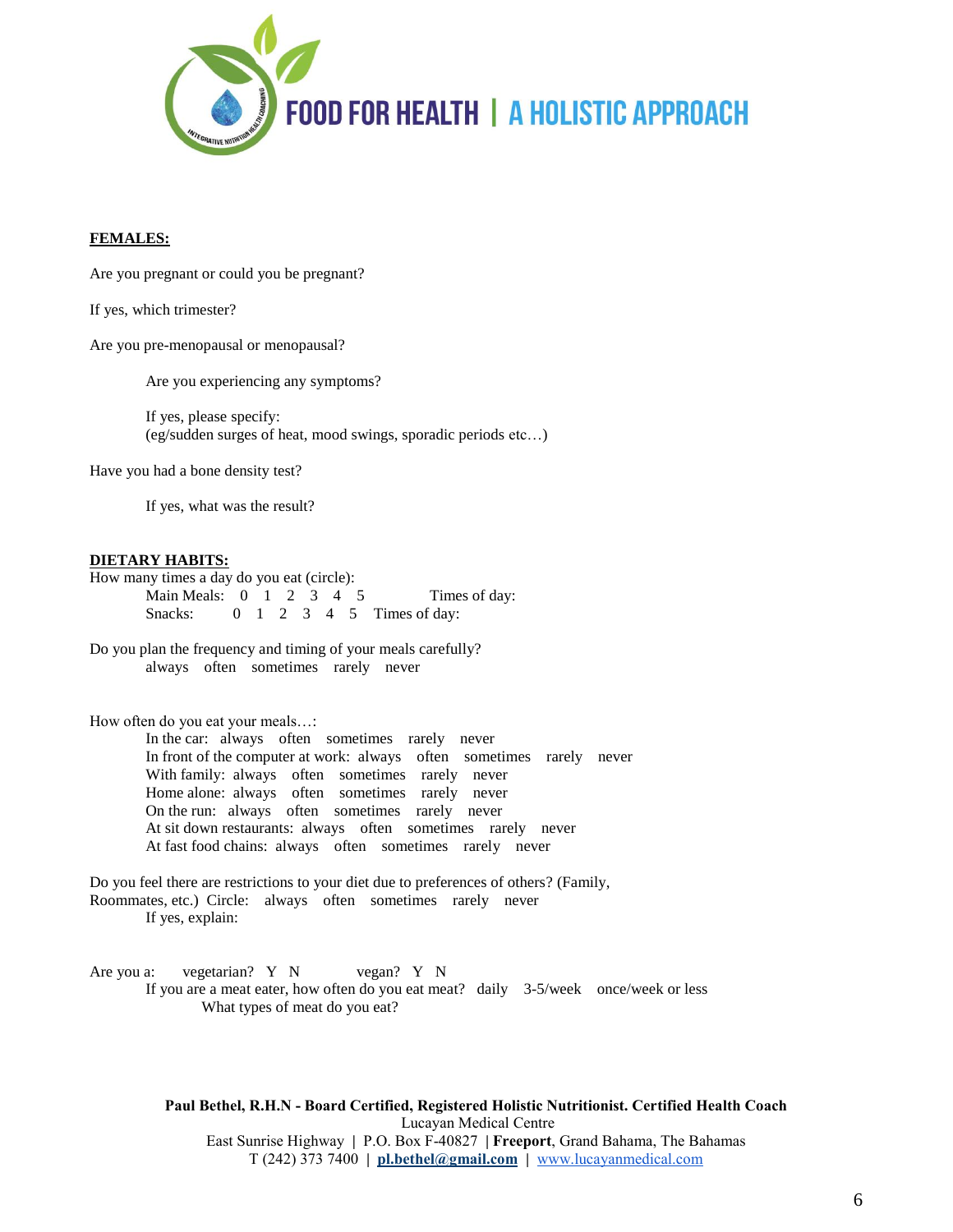

If applicable, how often do you eat fish? circle: daily 3-5/week once/week or less What types of fish do you eat?

How often do you consume dairy products? (milk, yogurt, cheeses, sour cream, ice cream, etc) circle: daily 3-5/week once/week or less Indicate types of dairy products you eat:

What are your favourite foods? How often do you eat them?

Do you dislike or avoid certain foods? If so, what and why?

Do you experience any symptoms if meals are missed? Explain:

Do you experience any symptoms after meals? Explain:

How many servings of each do you typically eat in a day: Fruit: (eg/ 1 serving  $= 1$  medium size or  $\frac{1}{2}$  cup fruit) Fresh: 0 1 2 3 4 5 Dried: 0 1 2 3 4 5 Canned: 0 1 2 3 4 5 Vegetables: (eg/ 1 serving  $= \frac{1}{2}$  cup of vegetables or 1 cup of salad) Cooked: 0 1 2 3 4 5 Raw: 0 1 2 3 4 5 Whole Grains: (eg/ 1 serving  $= 1$  slice bread,  $\frac{1}{2}$  cup rice or pasta) 0 1 2 3 4 5 Vegetable Proteins:  $(eg/1$  serving  $= 1$  cup of beans, 2 tsp. of peanut butter, or  $\frac{3}{4}$  cup of tofu) 0 1 2 3 4 5 Animal Proteins:  $(eg/1$  serving  $= a$  palm size piece of meat or fish, or 1 egg) 0 1 2 3 4 5 Dairy Products: 0 1 2 3 4 5

Other foods (please specify):

What fats/oils do you cook with?

What foods containing fats do you regularly consume? (e.g., nuts, meats) – be specific: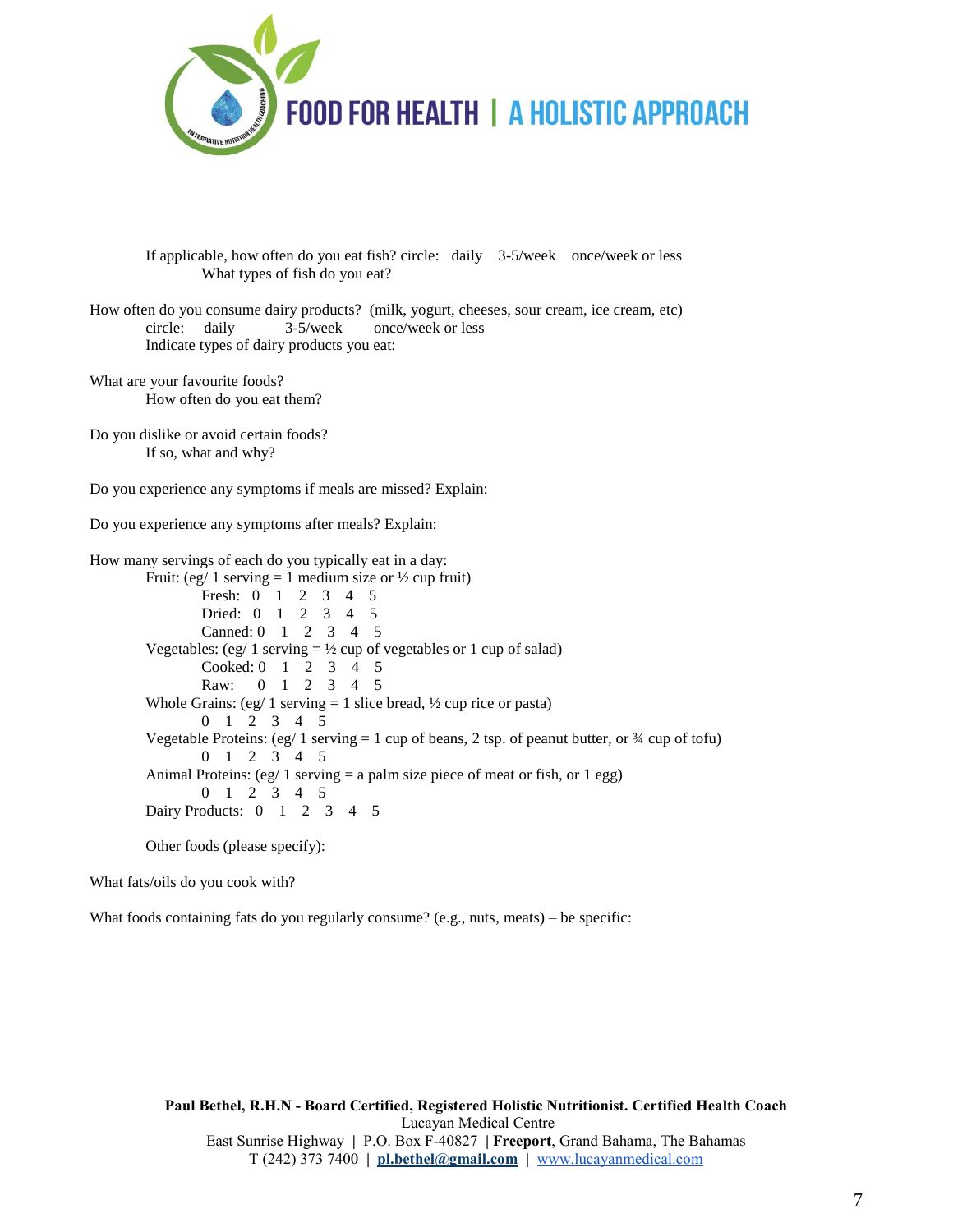

How often do you eat or use:

| Microwave:                                                | never | monthly          | biweekly | weekly | daily        | $2+$ times/day              |                |
|-----------------------------------------------------------|-------|------------------|----------|--------|--------------|-----------------------------|----------------|
| Margarine:                                                | never | monthly          | biweekly | weekly | daily        | $2+$ times/day              |                |
| Luncheon meats: never                                     |       | monthly          | biweekly | weekly | daily        | $2+$ times/day              |                |
| Candy:                                                    | never | monthly          | biweekly | weekly | daily        | $2+$ times/day              |                |
| Chocolate:                                                | never | monthly          | biweekly | weekly | daily        | $2+$ times/day              |                |
| <b>Breath Mints:</b>                                      | never | monthly          | biweekly | weekly | daily        | $2+$ times/day              |                |
| Gum with sugar: never                                     |       | monthly          | biweekly | weekly | daily        | $2+$ times/day              |                |
| Gum (sugarless): never                                    |       | monthly          | biweekly | weekly | daily        | $2+$ times/day              |                |
| Refined foods (white flour/sugar): never monthly biweekly |       |                  |          |        |              | weekly daily                | $2+$ times/day |
| White rice/pasta: never                                   |       | monthly          | biweekly | weekly | daily        | $2+$ times/day              |                |
| Fried foods:                                              | never | monthly          | biweekly | weekly | daily        | $2+$ times/day              |                |
| Fast foods:                                               | never | monthly biweekly |          | weekly | daily        | $2+$ times/day              |                |
| Nutra-Sweet/Aspartame: never monthly biweekly             |       |                  |          |        | weekly       | daily $2+ \text{times/day}$ |                |
| Splenda/Sucralose: never monthly biweekly                 |       |                  |          |        | weekly daily | $2+$ times/day              |                |
| Stevia:                                                   | never | monthly          | biweekly | weekly | daily        | $2+$ times/day              |                |

- I am aware of my water intake and am conscious of staying hydrated throughout the day: always often sometimes rarely never
- How many (8 oz/250mL) cups of fluid would you drink with your average meal?  $\frac{1}{4}$   $\frac{1}{2}$   $\frac{3}{4}$  1  $\frac{1}{2}$  2+

Please indicate how many (8 oz/250mL) cups of the following you drink <u>per day</u>:<br>Bottled/spring water  $\begin{array}{cccccc} 0 & 1 & 2 & 3 & 4 & 5 & 6 & 7 & 8 & 9 & 10 \end{array}$ 

| Bottled/spring water                 |                |                | 2                           | 3              | 4 | 5   | 6 |   | 8 | 9 | 10 |
|--------------------------------------|----------------|----------------|-----------------------------|----------------|---|-----|---|---|---|---|----|
| tap water                            | $\Omega$       | 1              | 2                           | $\mathbf{3}$   | 4 | 5   | 6 | 7 | 8 | 9 | 10 |
| coffee                               | $\Omega$       | 1              |                             | $2 \quad 3$    | 4 | 5   |   |   |   |   |    |
| tea                                  | 0              | 1              |                             | $2 \quad 3$    | 4 | 5   |   |   |   |   |    |
| herbal tea                           | 0              | $\overline{1}$ | $\mathcal{D}_{\mathcal{L}}$ | $\overline{3}$ | 4 | 5   |   |   |   |   |    |
| milk $(1\% \text{ or } 2\%)$ 0 1 2 3 |                |                | 4                           | 5              |   |     |   |   |   |   |    |
| milk (skim)                          | $\Omega$       | 1              | 2                           | 3              | 4 | 5   |   |   |   |   |    |
| prepared fruit juices                | 0              | $\overline{1}$ | $\overline{2}$              | $\mathcal{E}$  | 4 | - 5 |   |   |   |   |    |
| fresh fruit juices 0<br>-1           |                | 2 3            | 4                           | -5             |   |     |   |   |   |   |    |
| fresh vegetable juices 0             | $\overline{1}$ | 2              | $\overline{\mathbf{3}}$     | 4              | 5 |     |   |   |   |   |    |
| soft drinks (regular)                | $\theta$       | $\overline{1}$ | 2 3                         |                | 4 | -5  |   |   |   |   |    |
| soft drinks (diet) 0<br>1 2 3        |                |                | 4                           | 5              |   |     |   |   |   |   |    |
| beer                                 | $\Omega$       | 1              | 2                           | 3              | 4 | 5   |   |   |   |   |    |
| red wine                             | 0              | 1              | 2                           | 3              | 4 | 5   |   |   |   |   |    |
| white wine                           | 0              | 1              | 2                           | $\mathfrak{Z}$ | 4 | - 5 |   |   |   |   |    |
| other alcoholic beverages 0          |                | -1             | 2                           | 3              | 4 | 5   |   |   |   |   |    |
| other (list)                         | $_{0}$         |                | $\mathfrak{D}$              | 3              |   | 5   |   |   |   |   |    |
|                                      |                |                |                             |                |   |     |   |   |   |   |    |